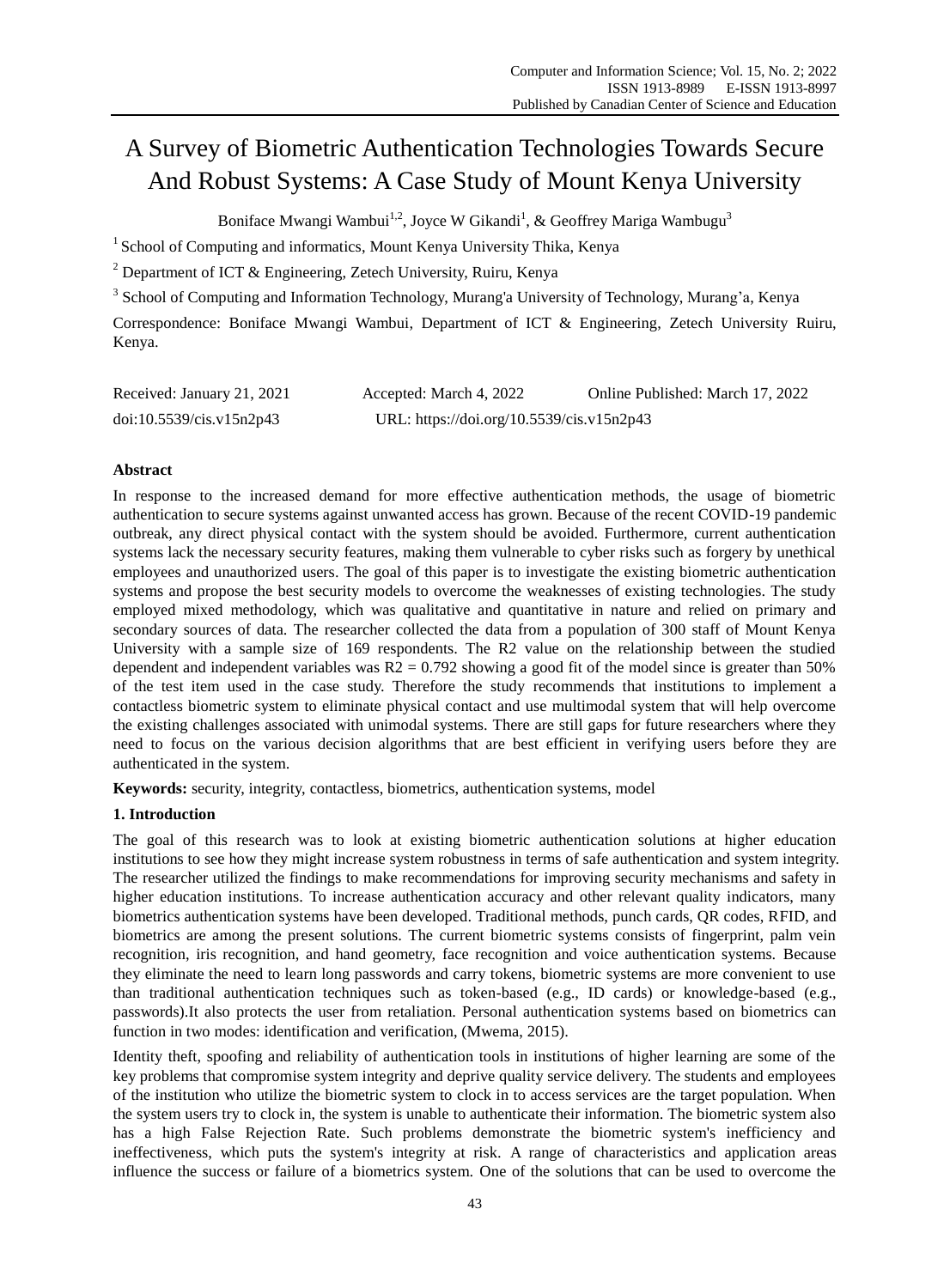difficulties outlined is contactless authentication. (Martin, 2007).Due to virus transmission via surfaces and physical contact, the present biometric system has been underutilized since the advent of the covid-19 pandemic. Moreover, unauthorized individuals have drugged users or applied social engineering tactics, particularly targeting those in charge of systems, databases, and servers, and recorded their fingerprints. They're then utilized to create fake fingerprints that can be used to log into computers. Because the information can be manipulated, the integrity and security of the data might be jeopardized, resulting in inconsistencies and data loss. This manifests the inefficiencies and challenges that can affect quality of system operations and service delivery. Integrated system theory was considered in this research. The research objective was to investigate the effectiveness of existing biometric authentication systems in higher learning institutions.

The main contributions of the paper were:

- Developing a contactless security model that can enhance more access integrity in biometric systems especially during COVID-19 era.
- Providing the extent of biometric usage in Higher education Institutions towards developing robust security systems.

This paper contains the following section, introduction, literature review, methodology, research design, hypothesis, inclusion and exclusion criteria, study populations, sampling procedure, data collection tools, location of the study, reliability and validity of the instruments, data analysis, ethical considerations, results, discussions, limitations of the study, conclusion and future work.

#### **2. Literature Review**

Biometric authentication, which is now displacing conventional authentication methods such as passwords, has piqued the interest of both researchers and practitioners. Because user activity patterns may be easily identified, this is the case. These human characteristics are difficult to duplicate or forget, making them useful for identification. Face, fingerprint, iris, and voice recognition, for example, can rapidly identify people during authentication, preventing unwanted access. Biometric technology, according to Tekade and Shende (2017), can solve personal identification security concerns in a variety of critical application sectors. When using multiple forms of personal identity to verify users, Parkavi (2017) emphasize the importance of biometrics. The necessity of user authentication mechanisms for cloud photo authentication is explored by Kakkad (2019).

Unimodal biometric technology, according to Kakkad (2019), has a number of drawbacks, including noisy data, intra-class discrepancies, a limited degree of freedom-anti-universality, spoof assaults, and low mistake detection. Implementing multimodal biometric systems that include data from multiple sources can help to overcome some of these challenges. Some of these issues can be addressed by implementing multimodal biometric systems that incorporate data from many sources. In these circumstances, attempting to increase individual match performance will be futile due to the inherent difficulties, (Ahmad , 2012). By giving several proofs of the same identification, multi-biometric systems tend to reduce some of these limitations. These technologies help generate efficiency gains that would be impossible to obtain with a single biometric system. Anti-faking features in multi biometric systems make spoofing many biometric traits at the same time impossible. However, numerous domain experts believe that an effective fusion approach is needed to integrate the data (Solayappan & Latifi, 2006). A person's biometric traits are discreet and unique when it comes to biometrics, (Ahmad, 2012). Some of these traits are tough to imitate. These are, in theory, the best controls. However, there are a number of issues that arise when using biometric recognition. Biometrics have never been more advanced, intricate, or sensitive than they are now. They're utilized to keep citizens and businesses safe. Above all, biometrics is concerned with a person's unique biological characteristics that cannot be reproduced, (Thakur & Vyas, 2019).

#### *2.1 Types of Biometric Systems*

*Voice Recognition-* The voice has behavioral and physiological features based on the makeup of the throat and mouth, as well as movement components. Both the speaker and the content of what is being spoken can be identified via sound. A voiceprint is a visual representation of language that may be measured in terms of frequency, length, and amplitude. Despite the fact that both rely on human speech, most systems employ both speaker and voice detection. However, they serve different purposes and are implemented differently. Speech recognition is popular and inexpensive, but it is less accurate and takes longer to authenticate a user (Abozaid, 2019).

*Iris recognition*- The iris is a flexible, thin, and colorful circular connection. The size and diameter of the pupil are controlled by this tissue. The pupil controls how much light gets into the eye. Each person's iris is distinct, even if they are twins. The cornea protects the iris, which is visible from the outside. Because the iris can be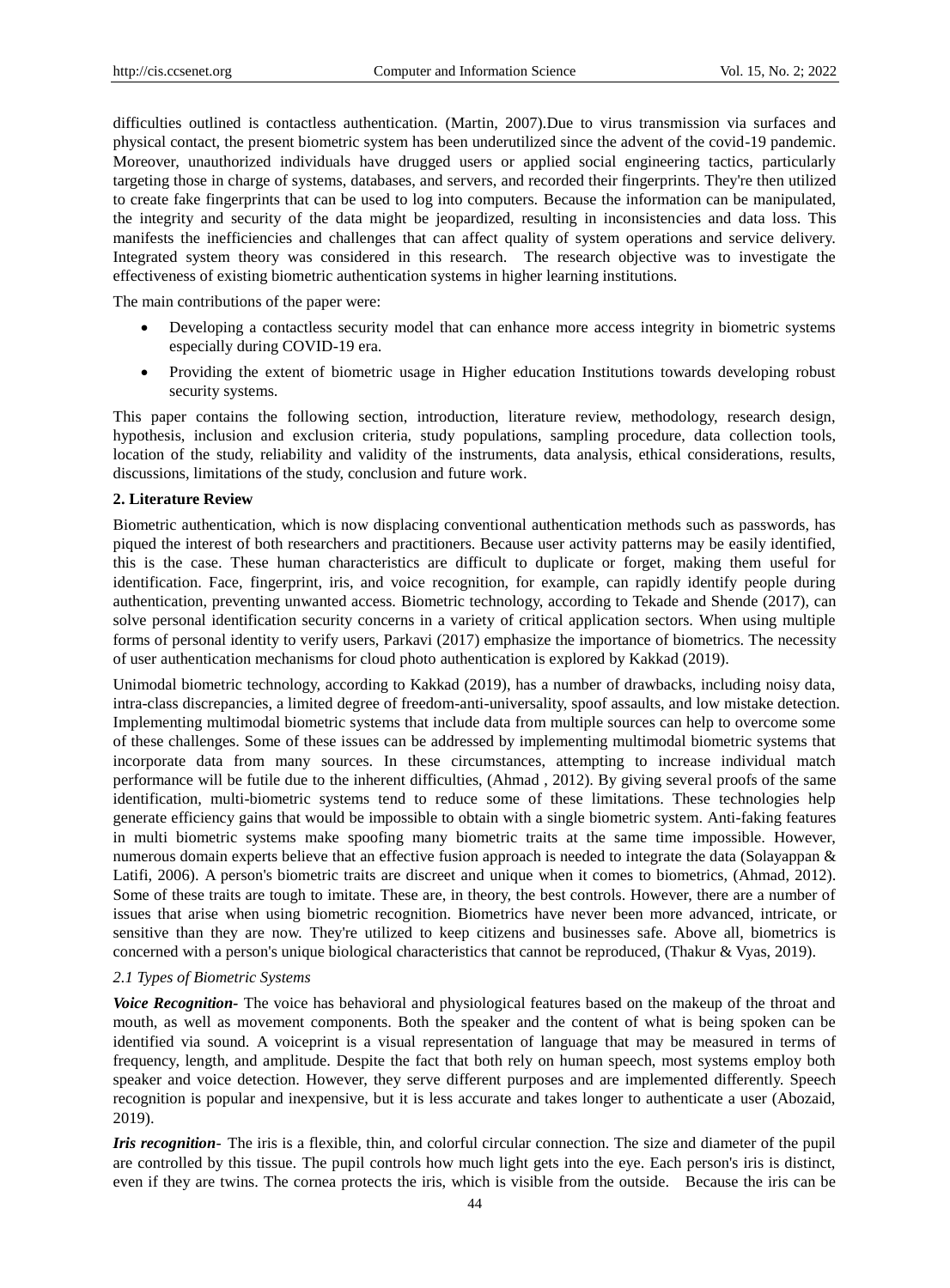seen from a few meters away, iris scans are less invasive than retina scans. The iris is a light-sensitive organ that can give significant secondary verification (Dua, 2019).

*Fingerprint verification*- Because everyone's fingerprints are unique, fingerprint identification is one of the oldest, most powerful, most commonly utilized biometrics. It recognizes and certifies a person's identity using data saved in advance, as does all biometric technologies. Among the techniques employed are electrical, capacitive, thermal, and others. A biometric model is created utilizing numerous advanced, person-specific algorithms once the collected human fingerprint picture is altered to make it accessible (Ali, 2016). To prevent image fluctuation caused by fingerprint captures, Engelsma et al. (2018) presented solutions to improve fingerprints in the future. As an option to improving image variability, they proposed a universal 3d fingerprint target. The extraction of sweat glands, which is based on cell locations, can also be used to improve 3d fingerprint resolution. Valdes-Ramirez et al. (2019) looked at fingerprint features to see if they could use minutiae to detect latent fingerprints. Makhija et al. (2017) looked into the performance of various latent fingerprint systems and found places where they may be improved.

*Ear authentication-* Physiological biometric properties are represented by biometric elements of the outer ear (a biological pinna). Sound waves are utilized to determine the ear canal. The form of the human ear canal is unique, just like fingerprints or the iris. Ear authentication also necessitates the use of external devices. An earpiece with a microphone picks up sound waves from the ear canal and sends them to the device (Nakamura et al., 2017).

**Palm vein technology-** Internal body vein properties are used in the technique. This distinguishes them from each other, even if they are identical twins. The risk of infection is lessened because users do not have to touch the scanner. It's difficult to cultivate these qualities. The distinctive blood vessel pattern discovered beneath the skin surface of the human finger is the basis for this technique. The vein pattern is extremely difficult to recreate since it is hidden beneath the finger tissue and can only be validated using specialized equipment. (Shaheed, 2018).

#### *2.2 Cancelable Biometrics*

The notion behind cancelable biometrics is that the original template data is transformed into a new version throughout the enrollment process using a non-invertible transformation function. During the verification stage, the same non-invertible transformation is applied to the query data. To match the altered template and query data, the domain is changed. Ratha (2007) developed three transformation functions: Cartesian, polar, and functional. The suggested modification techniques modify the original features on purpose, making obtaining raw template data impractical or computationally expensive. The proposed technique has one disadvantage: it is based on registration, which necessitates effective unique point detection. Because of biometric ambiguity, reliable registration is usually difficult. Wang (2018) used random projections to develop a cancelable fingerprint template.

Thanks to the feature decorrelation technique, the developed template can fend off record multiplicity attacks. Meanwhile, the technique generates a Delaunay triangulation-based local structure that can mitigate the negative impacts of nonlinear distortion on matching performance.

Sandhya and Prasad (2017) used a random projection based cancelable protection technique to combine two structures at the feature level, local and distant structures, to yield binary-valued features. Some academicians advocated for the use of multimodal cancelable biometrics to further improve security and recognition. To increase recognition accuracy and security, Yang et al. (2018) proposed a multimodal cancelable biometric system that incorporates fingerprint and finger-vein data. To achieve non-invertibility and revocability, the suggested system employs an enhanced partial discrete Fourier transform.

In order to overcome constraints in each modality independently, Dwivedi and Dey (2018) developed a hybrid fusion (score level and decision level fusion) technique that includes cancelable fingerprint and iris modalities. Multimodal cancelable biometric systems surpass their unimodal counterparts in terms of performance, according to experimental evidence.

#### *2.3 Biometric System Attacks*

The direct attack surface takes place on the surface thus does not require any algorithm. The attacker does not need to know anything about the system. They consist of sensor assaults, which, unlike direct attacks, require knowledge of the authentication system's inner workings in order to be successful. According to Jain (2004), Biometric-based applications are subject to a variety of attacks, which can be divided into two categories: direct and indirect attacks. Due to Covid 19 outbreak the fingerprint system has been rendered useless due to the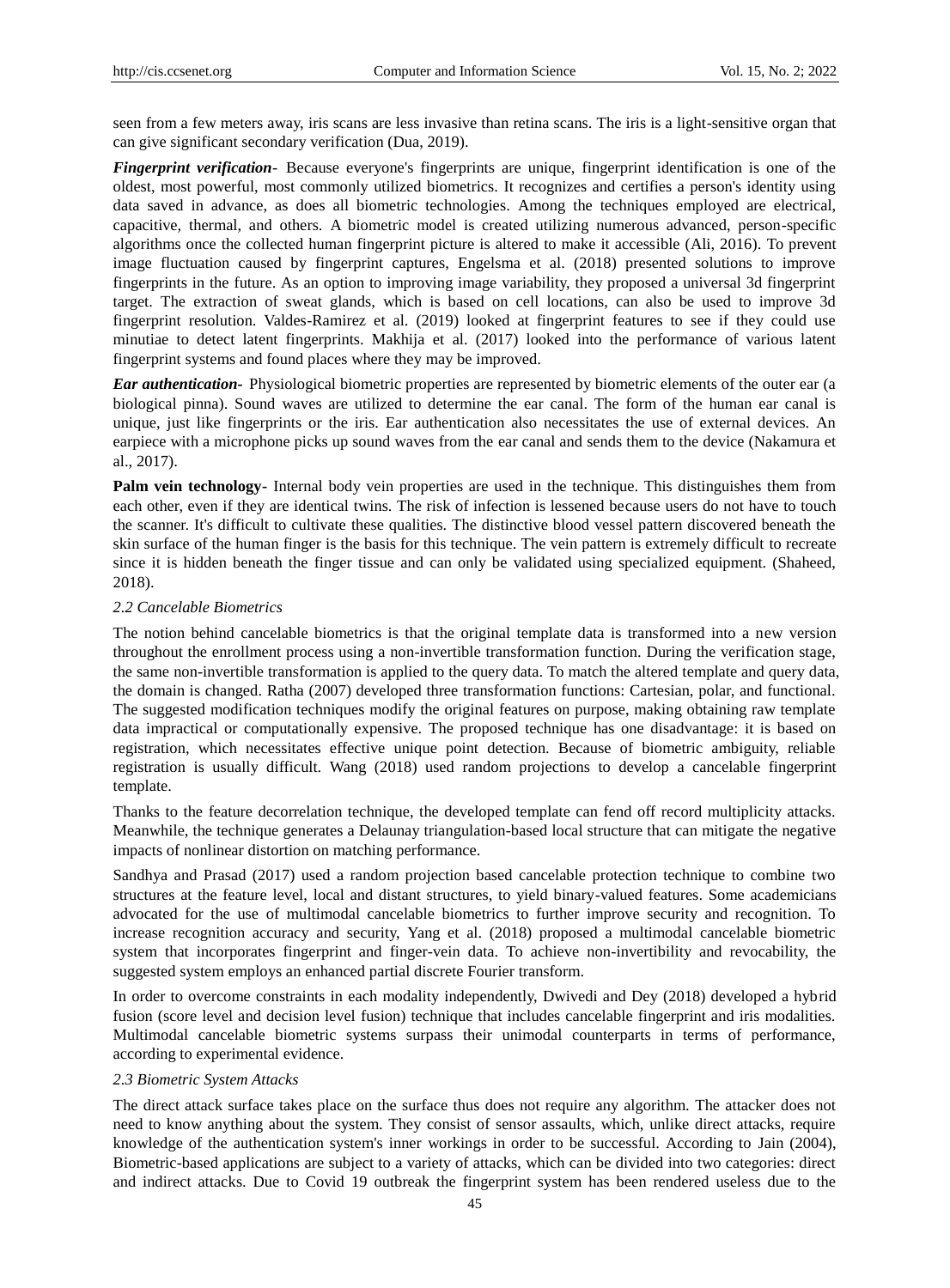physical contact with the sensor that is prone to direct attacks. The solution for this type of attack is using the contactless security system such as pal vein for both registration and authentication.



Figure 1. attack surfaces of biometric systems

Fig 1 above demonstrates the attack vectors of biometric systems. Most of the attack takes place between the sensors to the database while direct attacks only occur on the sensor module.

|  |  | Table 1. Types of attacks on biometric systems |
|--|--|------------------------------------------------|
|  |  |                                                |

| of<br><b>Type</b><br><b>Attack</b> | <b>Attack surface</b>                                                                                                                                     | <b>Counter Measures</b>                                                                                                 |
|------------------------------------|-----------------------------------------------------------------------------------------------------------------------------------------------------------|-------------------------------------------------------------------------------------------------------------------------|
| Direct<br><b>Attacks</b>           | Attacks on the Sensor module such as spoofing attacks.<br>eg fake biometrics                                                                              | Liveness detection                                                                                                      |
| Indirect<br><b>Attacks</b>         | Attacks on the software modules                                                                                                                           | Use strong tested<br>algorithms                                                                                         |
|                                    | Attacks on the database template through modifying<br>existing templates such masquerade attacks                                                          | Sign templates, Store<br>٠<br>encrypted templates                                                                       |
|                                    | Attacks on the interface between the modules such as the<br>replay attacks.                                                                               | Transmit data over encrypted<br>٠<br>path/secure channel<br>Mutually authenticate/use symmetrickey<br>or Asymmetric key |
|                                    | Attacks on the feature extraction module through<br>intercepting the communication between the sensor $\&$<br>extraction module.<br>-Trojan horse attacks | Mutually authenticate/use<br>$\bullet$<br>symmetric key or asymmetric key<br>• Digitally sign data                      |
|                                    | Attacks on the matching module through intercepting<br>communication channel between matcher module and<br>application device such Hill climbing attacks. | Use strong tested biometricalgorithms<br>Multibiometric/multifactor                                                     |
|                                    | Attacks through intercepting the communication channel<br>between system database and matcher module.                                                     | Secure channel<br><b>Mutual Authentication</b>                                                                          |

# *2.4 Biometric Features*

Table 2. Features to consider for biometric security

| Type of biometric Features<br>systems |                                                                                                         |
|---------------------------------------|---------------------------------------------------------------------------------------------------------|
| Fingerprint                           | High FAR, Medium accuracy, Low security, Medium speed, Medium<br>template, Low cost and Physical access |
| Finger vein                           | Contactless access, High security, low speed                                                            |
| Palm vein                             | Low FRR, High accuracy, High security, Low speed, Large<br>template, High cost and Contactless access   |
| Face recognition                      | Contactless access, High cost                                                                           |
| Iris recognition                      | Contactless access, High cost, High accuracy, fast                                                      |

*2.5 Criteria for Biometric Security*

The criteria to select the suitable biometric systems in any organization depend on some factors such as universality, acceptability, permanence, performance and the uniqueness and circumvention.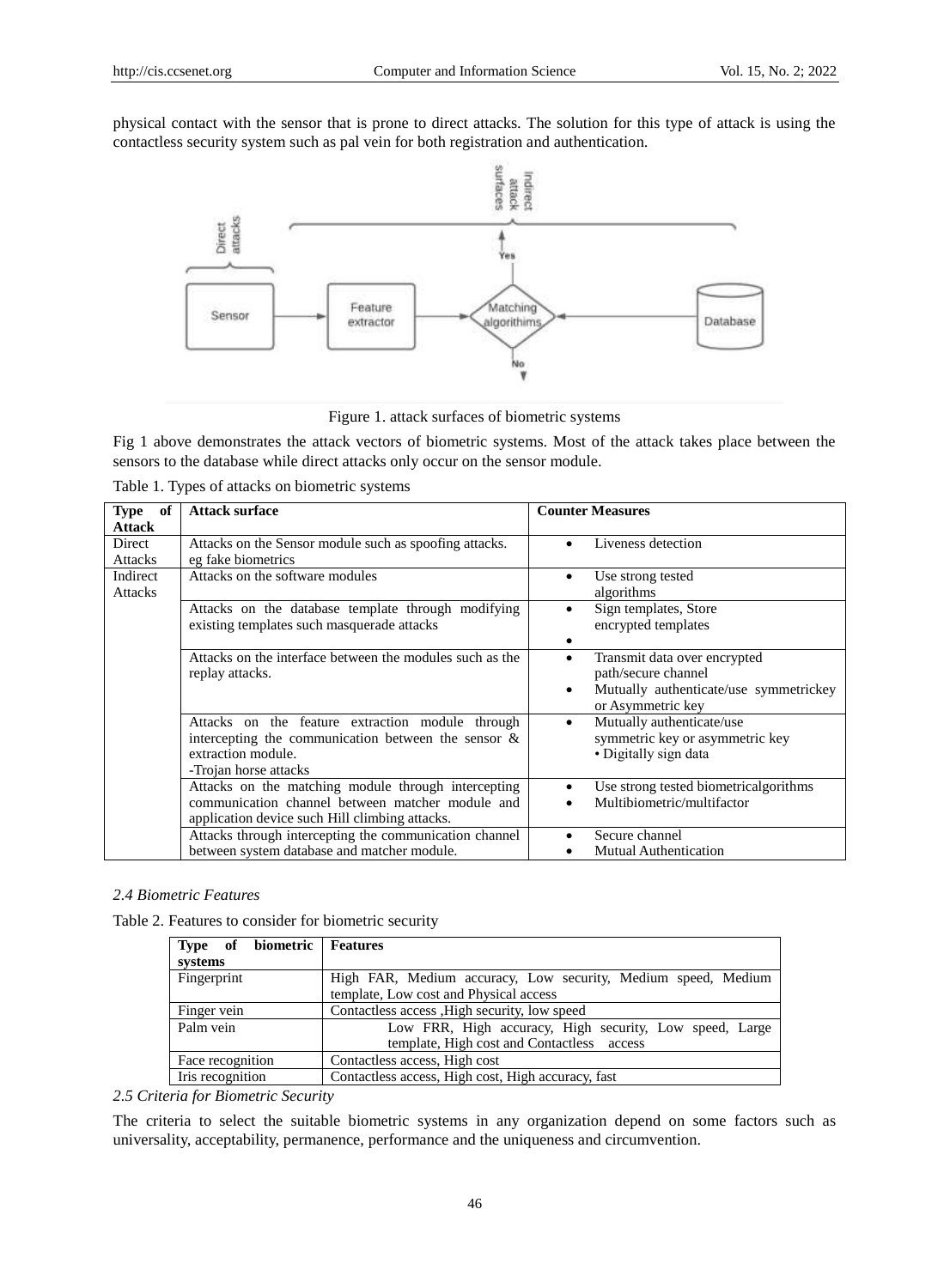| of<br>biometric<br><b>Type</b> |                | Criteria for selection |            |             |                   |               |
|--------------------------------|----------------|------------------------|------------|-------------|-------------------|---------------|
| systems                        |                |                        |            |             |                   |               |
|                                | Universatility | <b>Acceptability</b>   | permanence | Performance | <b>Uniqueness</b> | circumvention |
| Fingerprint                    | Medium         | Medium                 | High       | High        | High              | High          |
| Palm vein                      | High           | High                   | High       | High        | High              | low           |
| Voice                          | medium         | High                   | low        | low         | low               | low           |
| Face recognition               | High           | High                   | Medium     | low         | low               | low           |
| Iris recognition               | High           | Low                    | High       | High        | High              | high          |
| Hand geometry                  | Medium         | Medium                 | Medium     | Medium      | Medium            | Medium        |
| Keystroke                      | High           | High                   | low        | Medium      | low               | high          |

#### Table 3. Criteria for biometric security system selection

From the table above it is very evident that the fingerprint, keystroke and iris recognition circumvention is high thus the traits can easily be imitated by using a substitute or an artificial artifact which makes the authentication system vulnerable.

#### *2.6 Balance between Security, System Performance and Usability in Universities*

A biometric system detects whether or not a user is authentic. It leads to a system usability and security test. FAR and FRR are both dependent on a threshold value, as evidenced by this. The decision threshold should be flexible enough to accommodate the application's desired security features. In some applications, a high FRR rate is a vital system design need, whereas in others, a high FAR rate is a fundamental system design requirement (Gregory & Simon, 2008). High-security apps have a low FAR, which causes FRR to rise, whereas low-security applications have a low FAR. The biometric performance level creates several obstacles when using biometric technologies and systems. According to Harinda and Ntagwirumugara, (2015), Universities in Rwanda must take into account that the biometric system's ability to alter authorization varies depending on the system's sensitivity to the threshold value. Adjustments to reduce system threshold values to deal with tolerance to input variations in students' environments may be necessary, and this will increase FAR, implying that the system can easily grant access to unauthorized students or staff, whereas increases in system threshold values to make the system more secure will increase FRR, implying that the system may deny access to even authorized students or staff.

According to Patrick (2008), Social and human issues, notably the system's use and adoption, will be critical. The service is likely to fail if people have problems using it or refuse to accept it. Most colleges prioritize usability and performance over security, relying on the assumption that the system is secure. There is a link between biometric accuracy and usability. The most accurate technologies, such as iris and retina recognition, are also the least useable. On the other hand, the most practical systems, such as speech and facial recognition, are also the least accurate. Fingerprint systems are known for their reasonable accuracy and usability.

#### **3. Methodology**

The study employed mixed methodology, which was qualitative and quantitative in nature and relied solely on primary and secondary sources of data. Combining data sets can help investigators obtain a deeper grasp of the problem and produce more thorough evidence, giving them both depth and breadth. Quantitative approaches provide objectivity, whereas qualitative methods explain a specific study phenomenon. The core concept is that combining quantitative and qualitative methodologies allows for a more comprehensive and synergistic use of data in solving research problems and understanding complicated phenomena than either strategy alone,(Fetters & Freshwater, 2015). In addition, focus on current literature-based comparative analysis that relied on previous research evidence enabled the researcher to collect more relevant information to the study's scope and deduce knowledge from these sources in order to present a new theoretical perspective in the field of knowledge, particularly in terms of the utility of various biometric systems. By triangulating secondary and primary data using both qualitative and quantative techniques, one can gain a better understanding and improve the validity of inferences.

With respect to the methodological approach the researcher achieved the objective by using the research tools to obtain data from the respective area of study. For selection of digital libraries several factors were considered such as value or quality of the materials that were rich on content under study and features contained that enabled high level of success. According to this article it was possible to cover all the digital libraries but the selection process considered the two major factors.

# *3.1 Research Design*

An experimental research design was used in this study. It is the overarching technique used to combine the many aspects of a study in a logical and coherent manner, allowing it to effectively address the analysis, (Polit &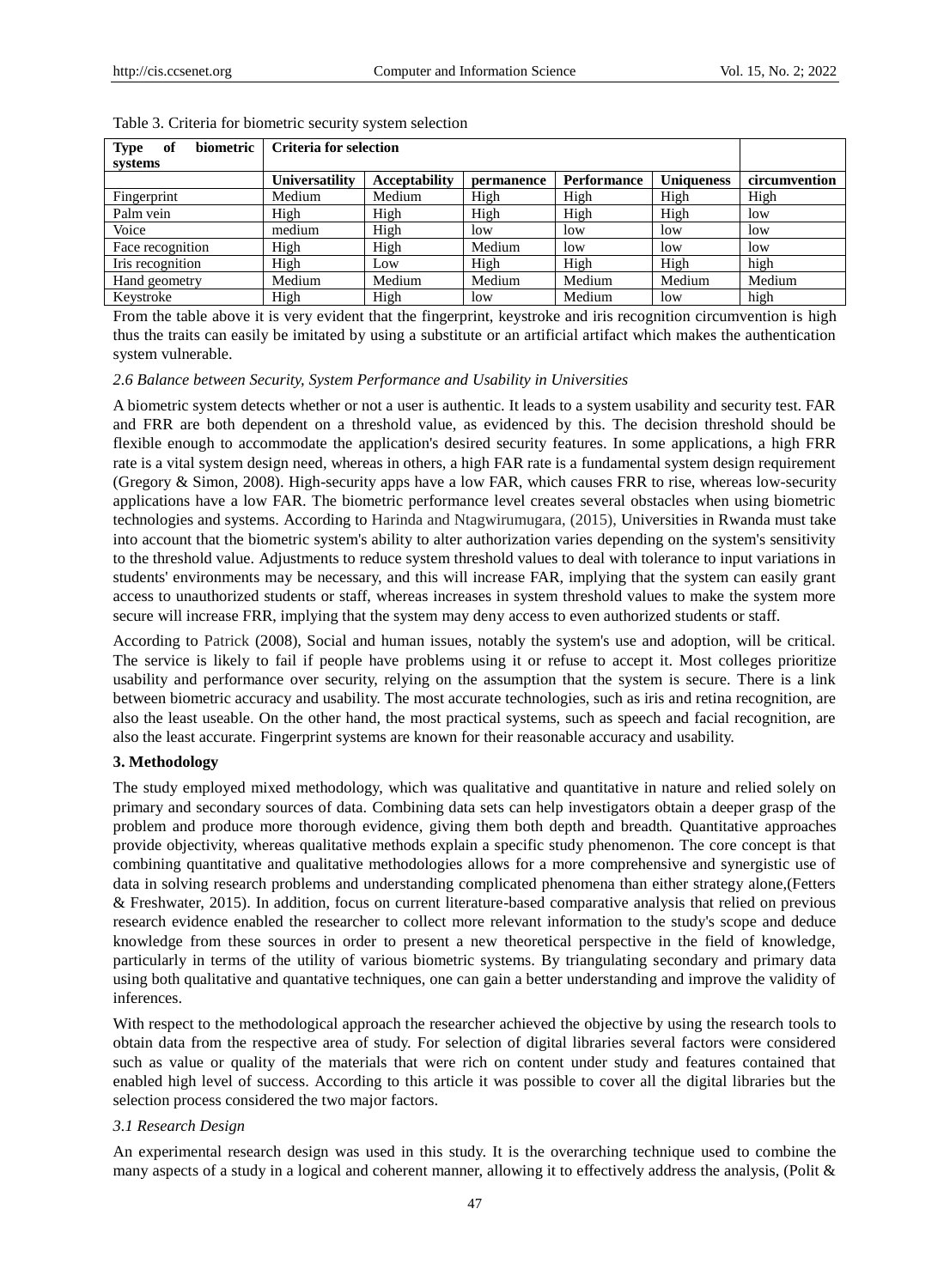Hungler, 1999). This study used experimental research to identify the characteristics of an observed phenomenon or to investigate possible relationships between two or more phenomena. The experimental research was appropriate since the researcher conducted the experiment with a control group, altering the variables and observing the effects. Experts validated the generated model based on the experiment results. As part of this study, the researcher focused on the university's staff and students in regards to biometric systems.

# *3.2 Hypothesis*

**H0:** The contactless security model enhanced the integrity of data in Higher Education

### Institutions.

**H1:** The contactless security model did not enhance the integrity of data in Higher Education Institutions.

# *3.3 Inclusion and Exclusion Criteria*

# 3.3.1 Inclusion Criteria

The research included the teaching and non-teaching members and students of Mount Kenya University from the selected departments.

The research included digital libraries from institutional repositories, digital archives**,** library collections and digital preservations.

# 3.3.2 Exclusion Criteria

The research excluded workers who are not part of the university fraternity.

The research excluded other materials that were not included in the digital libraries selected.

# *3.4 Study Populations*

According to Mugenda & Mugenda (2003), population refers to the total number of people living in a certain region under study. Because the study's population will be deemed finite, data quantification will be done using a numerical measuring scale before instrumentation and collection. The researcher had 300 employees, all of whom were related to the study's issue. The study was conducted in Mount Kenya University. The study was ideal since the University had been using biometric technology for several years.

# Table 4. Target Population and Sample Size

| $\mathbf{r}$<br><b>TIMO</b><br>Targo                                   |     | size<br>$5a^{m}$ |
|------------------------------------------------------------------------|-----|------------------|
| Staff<br>$\mathbf{r}$<br>leaching<br>Teachin<br>Non<br>:h1no<br>$\chi$ | 300 | 169              |
| Total                                                                  | 300 | 169              |

Source (Mount Kenya University MIS, 2021)

# 3.4.1 Sampling Technique

Sampling approaches provide a set of processes that allow a researcher to maximize the amount of data needed by evaluating data from a unit or a sub-group rather than the entire possible elements, (Saunders, 2016). For this investigation, the stratified random sampling approach was utilized to produce a diverse population since it increased the representativeness of the sample by lowering sampling error. The strata to be considered were the university's teaching and nonteaching workers.

# *3.5 Data Collection Tools*

The data was gathered by the researcher via questionnaires given to students and staff. The majority of the questions were designed and sought to cover the document's objectives. It required the use of both open and closed structured surveys by both staff and students. There were two types of questionnaires used: one for staff and one for students. Observations were also made as part of the investigation to understand what was going on with the current fingerprint biometric technology.

#### *3.6 Data Collection Procedures*

To achieve the study's objectives, the researcher used the data collection methods available to him. Each question in the survey was designed to address a specific goal. The researcher applied for a research permit from the school of postgraduate Information Technology department after successfully defending the project at the departmental and school levels. This allowed the researcher to apply for a data collection permit from the National Commission of Science, Technology, and Innovation (NACOSTI). The researcher then sought permission from the research institution. The questionnaires were then given to the responders and collected later by the researcher for analysis.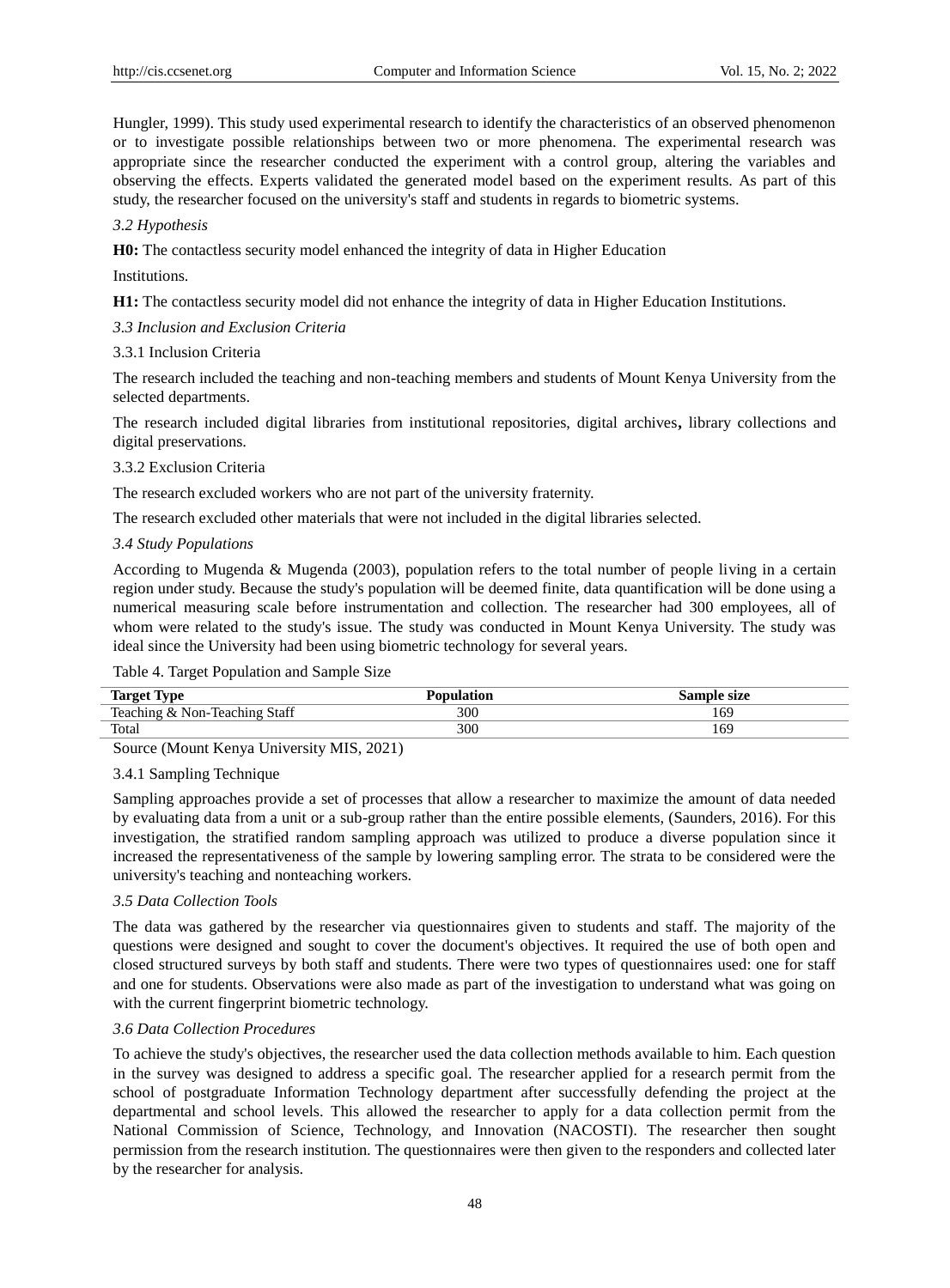# *3.7 Validity of the Instruments*

A validity test can determine what a questionnaire is supposed to gather, (Newing, 2011). It captures the inconsistencies or discrepancies between reality and explanations. The content validity of the study was confirmed by experts who were familiar with biometric systems and their performance. The experts expressed their opinions on whether the tools were appropriate. The supervision by the supervisors was critical in addressing all the concerns that arose during the pilot study . The content validity of the instrument was evaluated with the help of a research specialist and the research supervisors. The content was chosen and included in the questionnaire because it was related to the variable being researched for a research instrument to be declared valid. With a randomly selected sample, the researcher conducted a pilot test on the equipment.

### *3.8 Reliability of the Instruments*

According to Jack and Clarke (1998), reliability is defined as the consistency with which research questions are answered. Cronbach's Alpha was used to determine whether the instruments were reliable on a scale of 0 to 1. A value that is closer to one than 0 indicates a high level of reliability. Nonetheless, the study utilized a reliability threshold of 0.7, with a coefficient below 0.7 indicating that the sub components were not trustworthy in capturing the variable. 10% of the sample size was examined to guarantee that the questionnaire was efficient and effective. The questionnaire was entirely completed by twenty (20) randomly chosen respondents, and reliability was tested which was at 0.78.

# *3.9 Ethical Procedures*

The informed consent letter was read and signed by all participants in this study. The study's aims were explained to them. The researcher gave the correspondents a thorough explanation of the study's goals so that they could give their consent. They were told that their responses to the items on the data collection instruments would be kept private. The responders were told that once the report was finished, they could request a copy. The researcher got an introduction letter from Mount Kenya University in order to introduce the research to the respondent and the appropriate authorities. Experts and other scholars were consulted for any health or ethical issues that could be related with palm vein technology. The researcher got a research authorization from the National Commission of Science, Technology, and Innovation (NACOSTI) to collect the data. The researcher then sought permission from the research institution. The questionnaires were then given to the responders and collected later by the researcher for analysis.

# **4. Results**

# *4.1 Data Analysis*

The study's descriptive statistics were generated using primary data that was collected, edited, and analyzed. In addition, a regression model was used to establish the association between the variables using secondary data. To establish the degree of link between the variables, the regression model and correlation analysis were used in the study. The new security model was effective in boosting data integrity, as evidenced by a strong positive correlation of 0.792.

The following is a multivariate regression equation that will be used:

# Y=**β**0 + **β1** X1 + **β2** X2+ **β3** X3

Tests of statistical significance was used to address the question of whether or not the relationship between two or more variables is caused by mere chance or not. The analysis addressed the issue of relevance of relationship by assigning a probability that the model show the relationship between the variables. ANOVA was used to test whether the proposed model was suitable with a test of significance of 95% confidence level.

#### *The following results were obtained*

Table 5. Types of Biometric systems used by respondents

**Which biometric technologies have you used before**

|       |                         | Frequency  | Percent | Valid Percent | Cumulative<br>Percent |
|-------|-------------------------|------------|---------|---------------|-----------------------|
|       |                         | 84         | 68.3    | 68.3          | 68.3                  |
|       | only one (Finger print) | 39.        | 31.     | 31            | 100.0                 |
| Valid | several Total           | $1 \cap 1$ | 100.0   | 100.0         |                       |

Source (Field data, 2021)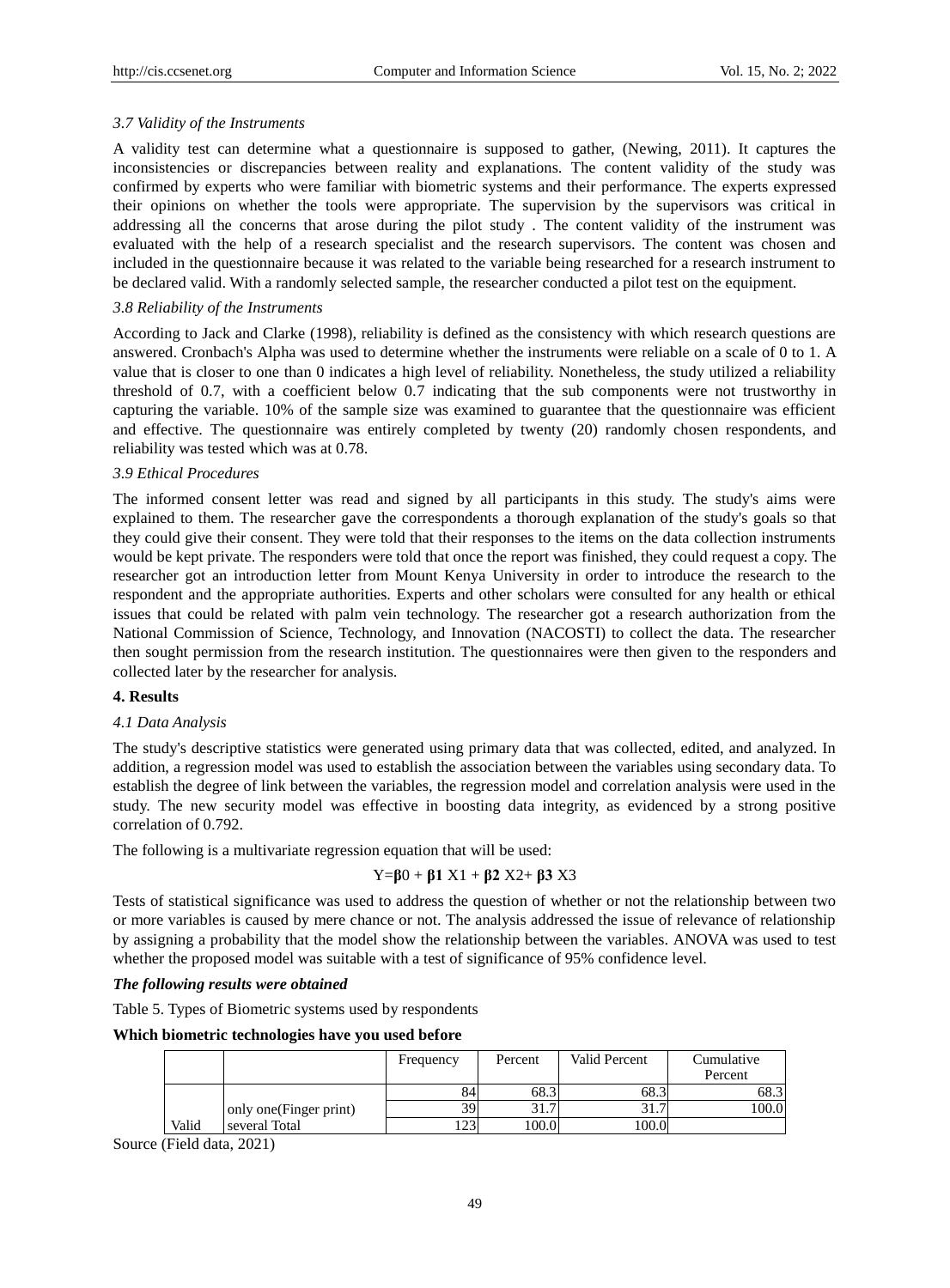Table 5 above showed that a high percentage of respondents have used only one type of biometric system which is finger print which attributes to 68.3%.From the usage, some have used more than one type of biometric systems which might be a combination of either fingerprint and voice recognition or fingerprint, face recognition and iris. This attributed to 31.7%.From this the researcher concluded that the most common, cheap and easily available biometric technology is the fingerprint.

Table 6. Weaknesses of biometric systems

Will the proposed palm vein security technology help to enhance the data integrity in service delivery?

|         |          | Frequency | Percent | Valid Percent | Cumulative |
|---------|----------|-----------|---------|---------------|------------|
|         |          |           |         |               | Percent    |
|         | Yes      | 103       | 83.7    | 90.4          | 90.4       |
|         | No       | 8         | 6.5     | 7.0           | 97.4       |
| Valid   |          |           |         |               |            |
|         | Not Sure | 3         | 2.4     | 2.6           | 100.0      |
|         | Total    | 114       | 92.7    | 100.0         |            |
| Missing | System   | 9         | 7.3     |               |            |
| Total   |          | 123       | 100.0   |               |            |

Source (Field data, 2021)

Table 6 above demonstrates the respondent's feedback concerning the weakness of biometric systems.83.7% agreed that the proposed contactless security systems will solve the problems and enhance the integrity of data in service delivery. 6.5% suggested that the proposed security system will not enhance any integrity.2.4% were not sure while 7.3% of the respondents never gave their response. Based on that analysis it was evident that the proposed security model would solve the current security problems.

Failure of biometric systems in authentication

Table 7. Biometric system authentication

Is there a scenario when the current biometric system had failed to authenticate you?

|         |        | Frequency | Percent | Valid Percent | Cumulative |
|---------|--------|-----------|---------|---------------|------------|
|         |        |           |         |               | Percent    |
|         | yes    |           | 59.3    | 60.3          | 60.3       |
| Valid   | No     |           | 39.0    | 39.7          | 100.0      |
|         | Total  |           | 98.4    | 100.0         |            |
| Missing | System |           | 1.61    |               |            |
| Total   |        | 143       | 100.0   |               |            |

Source (Field data, 2021)

Table 7 above shows that 59.3% of the respondents had encountered a scenario where the current biometric system had failed to authenticate the users. This happened when the staff were trying to access the university premises and also during lecturer clocking. Other users were denied access when they were trying to access the control rooms. 39% of the respondents never encountered any authentication problem while 1.6% of the respondents never gave out their response. These authentication problems occurred when a user placed their finger in the sensor but it failed to verify the user's credentials by comparing the data stored in the database template. The areas where biometric systems were used in the university consisted of library access, student registration, student class attendance, student exam attendance, lecturer clock in, accessing the control rooms and accessing directorate of exams office.

Regression Results on investigate the effectiveness of existing security systems in Higher learning institutions

A linear regression was performed to investigate the existing security systems in Higher learning institutions. The following multiple linear regression was formulated. The findings are presented in model summary, ANOVA and regression coefficients.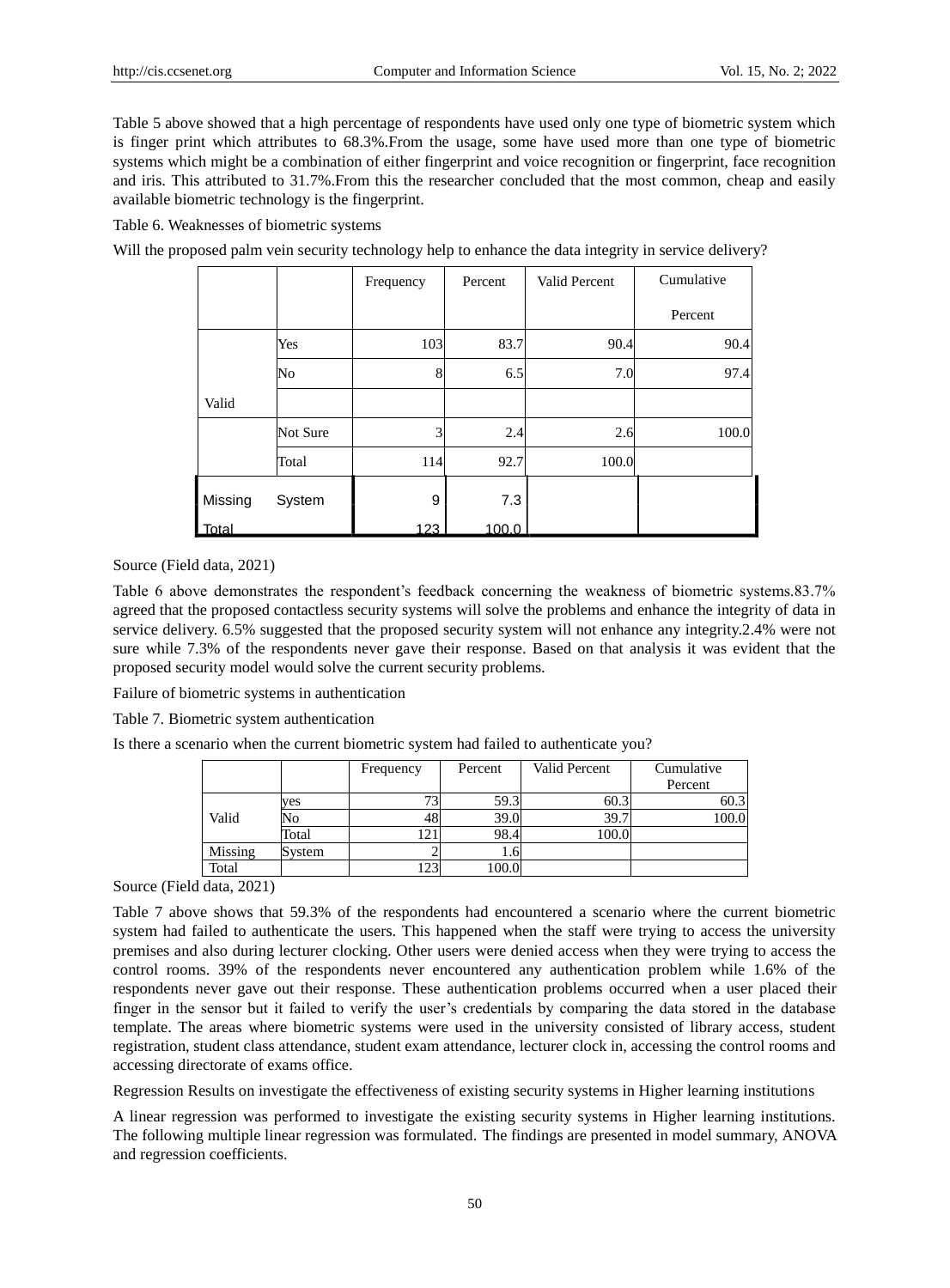Table 8. Model Summary on the investigate the effectiveness of existing security systems in Higher learning institutions

| <b>Model Summary</b> |            |          |                          |                            |  |  |
|----------------------|------------|----------|--------------------------|----------------------------|--|--|
| Model                |            | R Square | <b>Adjusted R Square</b> | Std. Error of the Estimate |  |  |
|                      | $.319^{a}$ | 792      | $-.032$                  |                            |  |  |

Source (Field data, 2021)

As the model summary in Table 8 above reveals, the  $R^2$  value on the relationship between the studied dependent and independent variables was  $R^2 = 0.792$  showing a good fit of the model since is greater than 50% of the test item used in the case study.

Table 9. ANOVA on the investigate the effectiveness of existing security systems in Higher learning institutions

|       | ANOVA <sup>a</sup> |                |    |             |      |                |
|-------|--------------------|----------------|----|-------------|------|----------------|
| Model |                    | Sum of Squares | df | Mean Square | F    | Sig.           |
|       | Regression         | 18.397         | 12 | 1.533       | .763 | $.686^{\circ}$ |
|       | Residual           | 162.805        | 81 | 2.010       |      |                |
|       | Total              | 181.202        | 93 |             |      |                |

Source (Field data, 2021)

From the model summary above it indicated an F-value of 0.763 at (12, 81) which is less than the table value is 1.95, hence we fail to reject the null hypothesis that there was statistical significance between the existing security systems and the Higher learning institutions.

Table 10. Suitable authentication system from the experiment

From the experiment, which technology was better?

|       |                        | Frequency | Percent | Valid Percent | Cumulative |
|-------|------------------------|-----------|---------|---------------|------------|
|       |                        |           |         |               | Percent    |
|       | Fingerprint            |           | O.      |               |            |
|       | Palm vein(contactless) | 4         | 93.3    | 93.3          | 100.0      |
| Valid | Total                  |           | 100.0   | 100.0         |            |

Source (Field data, 2021)

According to table 10 above, 93.3% of the participants suggested that the palm vein (contactless) was better than the current fingerprint system which was at 6.7%.Most of the participants selected the palm vein since it was not affected by wearing out of the palm as compared to the fingerprint where users who had worn fingers, muddy fingers and wet fingers were no longer registered or authenticated by the system.

Table 11. Likert scale from the control group

Scale: *Strongly Agree 5, Agree 4, Neutral 3, Disagree 2, Strongly Disagree 1* 

|                                                                      | Strongly | Disagree Neutral Agree |             |         | Strongly |
|----------------------------------------------------------------------|----------|------------------------|-------------|---------|----------|
|                                                                      | Disagree |                        |             |         | agree    |
| The contactless security system(pam vein) is more secure than        |          |                        |             |         |          |
| fingerprint system                                                   | $0.0\%$  | 0.0%                   | 6.7%        | $0.0\%$ | 93.3%    |
| The contactless security system(pam vein) was more efficient in user |          |                        |             |         |          |
| registration                                                         | $0.0\%$  | 0.0%                   | 6.7%        | 20.0%   | 73.3%    |
| The pam vein(Contactless) was more accurate in authentication        | $0.0\%$  | 0.0%                   | $0.0\%$     | 6.7%    | 93.3%    |
| The pam vein(Contactless) was consistent in validation               | $0.0\%$  | $0.0\%$                | 6.7%        | 26.7%   | 66.7%    |
| The pam vein(Contactless) was not affected by wearing out of hand    | $0.0\%$  | $0.0\%$                | $0.0\%$     | 20.0%   | 80.0%    |
| palm during registration and verification                            |          |                        |             |         |          |
| Wearing out of fingerprint ridges affected the speed in              | $0.0\%$  | 6.7%                   | 20.0% 20.0% |         | 53.3%    |
| which a user was registered                                          |          |                        |             |         |          |
| The pam vein(Contactless) prevented unauthorized access              | $0.0\%$  | 0.0%                   | 0.0%        | 13.3%   | 86.7%    |
| The fingerprint system should be replaced with contactless           | $0.0\%$  | $0.0\%$                | 6.7%        | 6.7%    | 86.7%    |
| security system                                                      |          |                        |             |         |          |
| Wetness of the finger affected                                       | $0.0\%$  | 6.7%                   | $0.0\%$     | 40.0%   | 53.3%    |
| the registration and authentication                                  |          |                        |             |         |          |
| The palm vein was not affected by wetness or sweating of             | $0.0\%$  | $0.0\%$                | 6.7%        | $0.0\%$ | 93.3%    |
| the<br>palm                                                          |          |                        |             |         |          |

Source (Field data, 2021)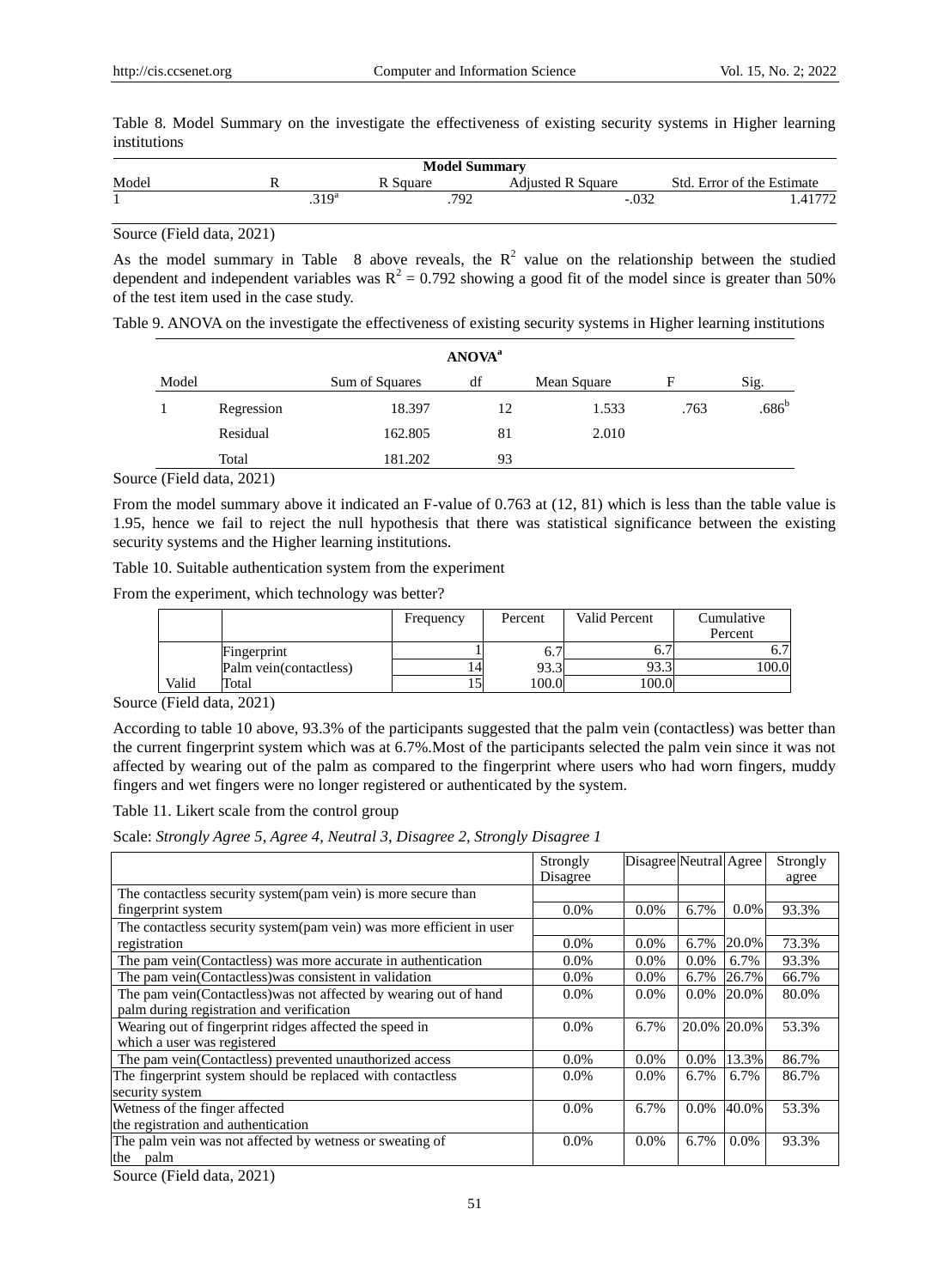Table 11 above shows the various responses from the participants in the control group.93.3% strongly agreed that the contactless security system (pam vein) is more secure and accurate in authentication than fingerprint system while 9.3% were neutral. In terms of registration efficiency 7.3% strongly agreed that the palm vein was more efficient, 20% agreed while 6.7% were neutral. With respect to validation 66.7% strongly agreed that palm vein was better, 26.7% agreed while 6.7% were neutral.80% strongly agreed and 20% agreed that the wearing out of the palm never affected the registration and authentication since the palms were internal as compared to the fingerprint where some users had their finger ridges worn out affecting it and also the wetness since 53.3% strongly agreed,40% agreed while 6.7% disagreed with the effect on wetness on user authentication and registration.93.3% strongly agreed that the palm vein was not affected by the wetness while 6.7% were neutral.86.7% strongly agreed and 13.3% agreed that the palm prevented unauthorized access thus why 86.7% strongly agreed, 6.7% agreed while 6.7% were neutral that the current finger print system should be replaced with a contactless secure system.

From the experiment it was conclude that it was essential for the university to implement the palm vein biometric technology due to its efficiency, security aspects and performance.



Figure 2. Developed model for contactless security system

Fig 2 Show the developed model of a contactless security (palm vein) model that can be used to enhance the access integrity of biometrics systems in higher education institutions. The model consisted of two authentication steps: user enrollment and verification. The users were expected to place their palm above the palm vein scanner thus this prevented the physical contact with the gadget especially due the COVID-19 infections via surfaces.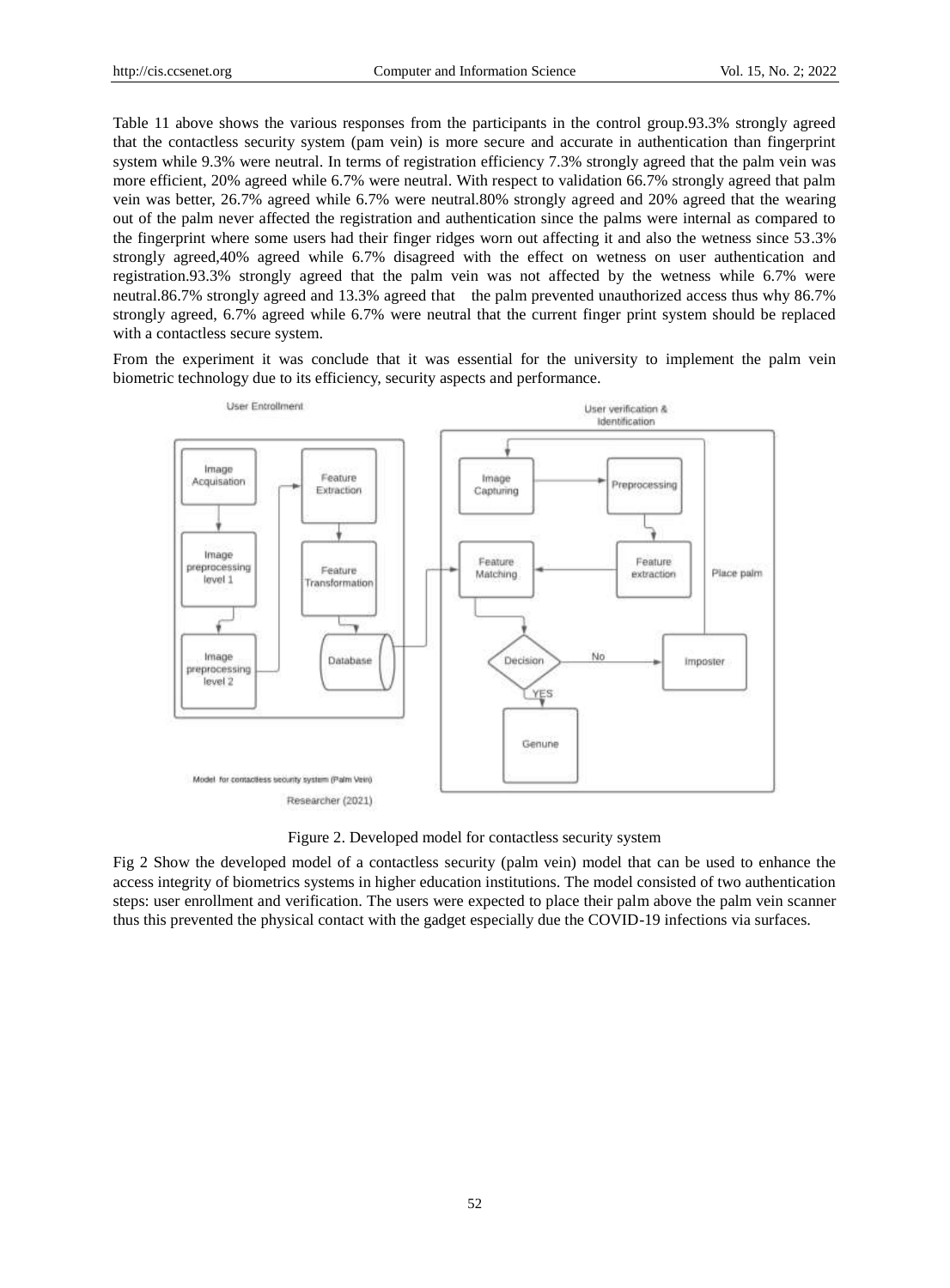

Figure 3. Palm vein scanner (contactless)

Figure 3 above shows the scanner scanning the palm of the user. The hybrid scanner contained the finger print, palm vein and access card.

#### **Expert Validation**

Table 12. Expert validation Model Summary

| Model Summary |       |          |                                     |          |  |
|---------------|-------|----------|-------------------------------------|----------|--|
| Model         |       | R Square | Adjusted R Square Std. Error of the | Estimate |  |
|               | .810a | .656     | .264                                | .89395   |  |

Source (Field data, 2021)

From the table 12 above, it indicated an  $\mathbb{R}^2$  of 65.6 % indicating the data fitted the model well on the expert validation of the security the model using biometric systems for higher learning institutions. This demonstrated that the contactless security system was efficient in overcoming the shortcomings associated with existing physical systems in the COVID-19 era.

Table 13. ANOVA for the model validation that with experts on model usage

| ANOVA <sup>a</sup> |                   |                |    |             |      |                |
|--------------------|-------------------|----------------|----|-------------|------|----------------|
| Model              |                   | Sum of Squares | df | Mean Square |      | Sig.           |
|                    | <b>Regression</b> | 10.685         |    | 1.336       | 4.67 | $.256^{\circ}$ |
|                    | Residual          | 5.594          |    | 799         |      |                |
|                    | Total             | 270            | ⊥  |             |      |                |

Source (Field data, 2021)

According to table 13 above an F value of 1.671 was obtained on the model validation with experts concerning the integrity by using palm vein biometric authentication system this was less than the table value at (3.50) degree of freedom(8,7) which demonstrated that there was statistical significance.

# **5. Discussions**

The paper focuses on investigating the effectiveness of existing biometric authentication systems in Higher education institutions. Based on results from the respondents it was clear that the widely used biometric system was fingerprint system which attributed to 68.3% .The University has been using the system for the last four years in authenticating students before they can access the university premises, lecturer and student attendance in the lecture room. It was also used in accessing the directorate of finance offices, library and also control room a clear indication that it was the most widely used form of authentication in the university. With regards on whether the proposed palm vein biometric systems, 83.7% of the study participants agreed that the proposed contactless biometric systems will solve security problems and enhance the integrity of data in service delivery as well as enhance safety of users. However, 6.5% suggested that the proposed biometric system will not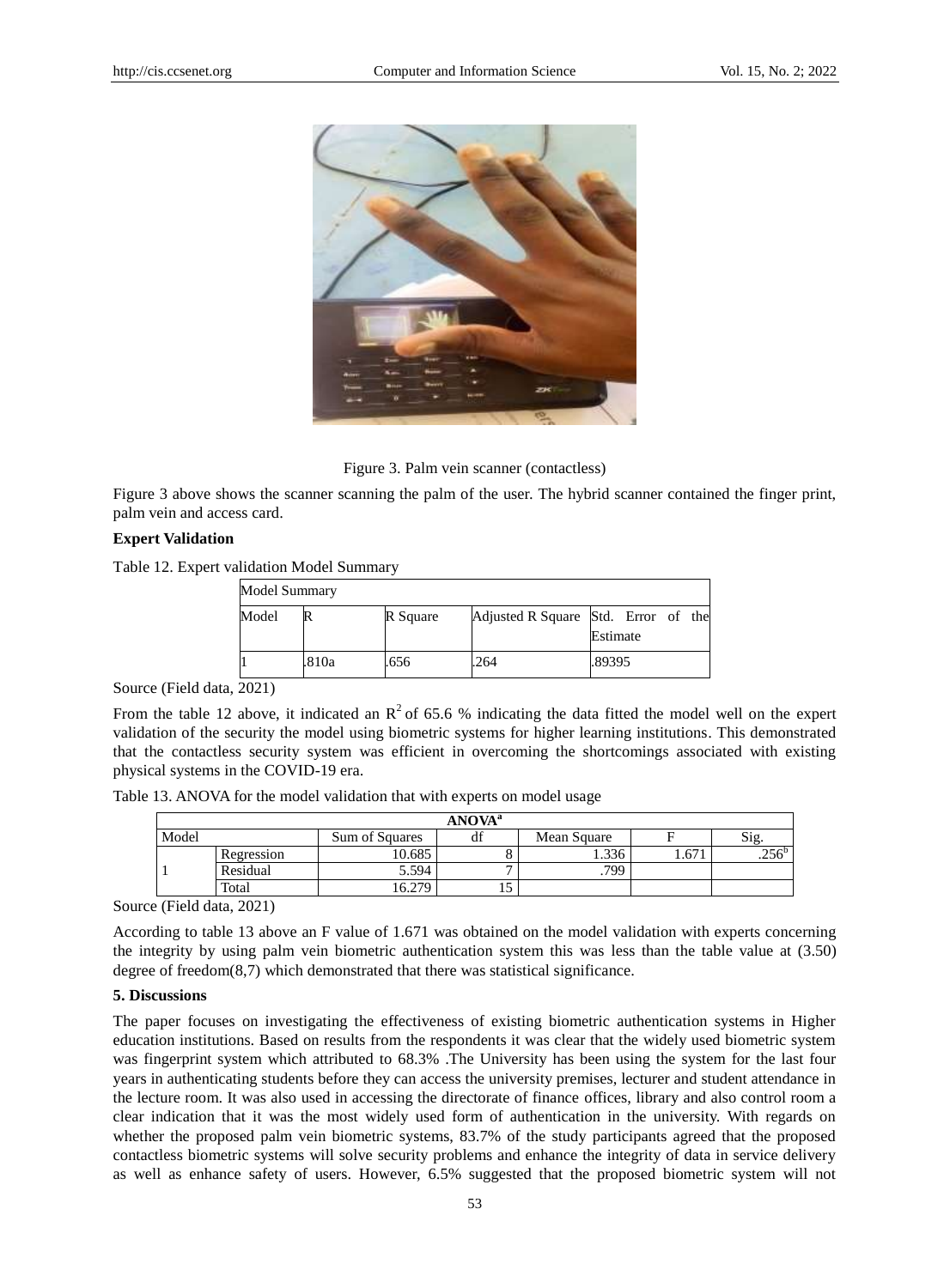enhance any integrity. Biometric systems are becoming increasingly popular in terms of technological applications. Each biometric technology has its own set of advantages and disadvantages. Finding a recommended practice for all applications is likewise impossible. Its own utilization aims may be different.

The fingerprint and iris-based techniques, according to Khan and Alghatbar (2010), they are more accurate than the voice-based technique. Because biometrics are being more widely used in a variety of applications, the biometric market has begun to expand. From the model summary above it indicated an F-value of 0.763 at (12, 81) which is less than the table value is 1.95, hence we fail to reject the null hypothesis that there was statistical significance between the existing security systems and the Higher learning institutions. With F-value at 0.763 it demonstrated that there was strong relationship between the variables and the value was close to positive 1 thus the proposed contactless security system will be more efficient in enhancing the security especially after the outbreak of Covid-19 which has rendered fingerprint system unusable to the physical contact with the sensor. According to the model summary in Table 5, the  $R^2$  value on the relationship between the studied dependent and independent variables was  $R^2 = 0.792$  showing a good fit of the model since is greater than 50% of the test item used in the case study.

It was evident that unimodal biometric system were prone to noisy data, intra-class differences, a limited degree of freedom-anti-universality and spoof assaults.

Theft or leakage of the template information is the most serious threat to the fingerprint biometric technology. Furthermore, every individual has a finite and unique fingerprint that remains constant throughout their lifetime; hence, a breach of the fingerprint biometric poses a lifetime danger to an individual's security and privacy. (Onifade, 2020).

According to a study that was done by Nyamberi (2016), who explored on the innovative strategies in the NHIF Nakuru branch where he focused on the relationship between fingerprint biometric registration techniques and service delivery. From his findings the input variables were the employees of the NHIF who consisted of the managers and staff members from all functional departments. The findings were that the person's correlation was at 0.675 with a level of significance to be 0.05.The correlation was at moderate level which was not good since a good security system should have above positive 0.7 which demonstrates a strong correlation coefficient. From the current study findings the correlation coefficient between the variables exceeded 0.675 since it was at 0.792 thus contactless security framework system (palm vein) was better in service delivery based on efficiency in regards to data integrity. According to the experts the developed contactless model was suitable to solve the current problems associated with physical biometric systems in the covid-19 era. From the model summary  $R^2$  of 65.6 % was obtained indicating that the data fitted the model well on the expert validation of the model using biometric systems for higher learning institutions.

Based on the research question to investigate the effectiveness of existing biometric authentication systems in higher learning institutions. It was evident that the current biometric system had failed to authenticate legitimate users and with the outbreak of Covid-19 the physical access to the systems was rendered unusable.

#### **6. Limitations of the Study**

Lack of co-operation: Some respondents did not cooperate with the researcher due to lack of interest and some because it never provided any benefits to them. The researcher overcame this by explaining to them the benefits the research will be to them.

Fear of victimization: Some of the respondents feared filling the questionnaires since once they provided negative responses the university management might take disciplinary measures on them. The researcher overcame this by explaining to them that the data obtained from the research was kept confidential.

#### **7. Conclusion and Future Work**

In conclusion, increasing security awareness and understanding of security flaws can help users avoid data leakage and protect their privacy. However, many corporations and educational institutions still have insufficient security awareness initiatives (Furnell & Vasileiou, 2017). As a result of this research, it is recommended that security awareness programs and training be implemented on a regular basis at not just educational institutions but also organizations that deal with data and information. Various biometric security systems such as fingerprint, voice, iris, ear and contactless palm vein security system were discussed. The goal of these authentication systems is to determine and authenticate access to any system component. The paper focused on presenting the findings on the use of current fingerprint system in Mount Kenya University. Based on the findings it was evident that it's inefficient, inconsistent with high FRR and FAR. Since the current fingerprint system has failed to meet the threshold of the security and safety levels needed, study recommends that the university need to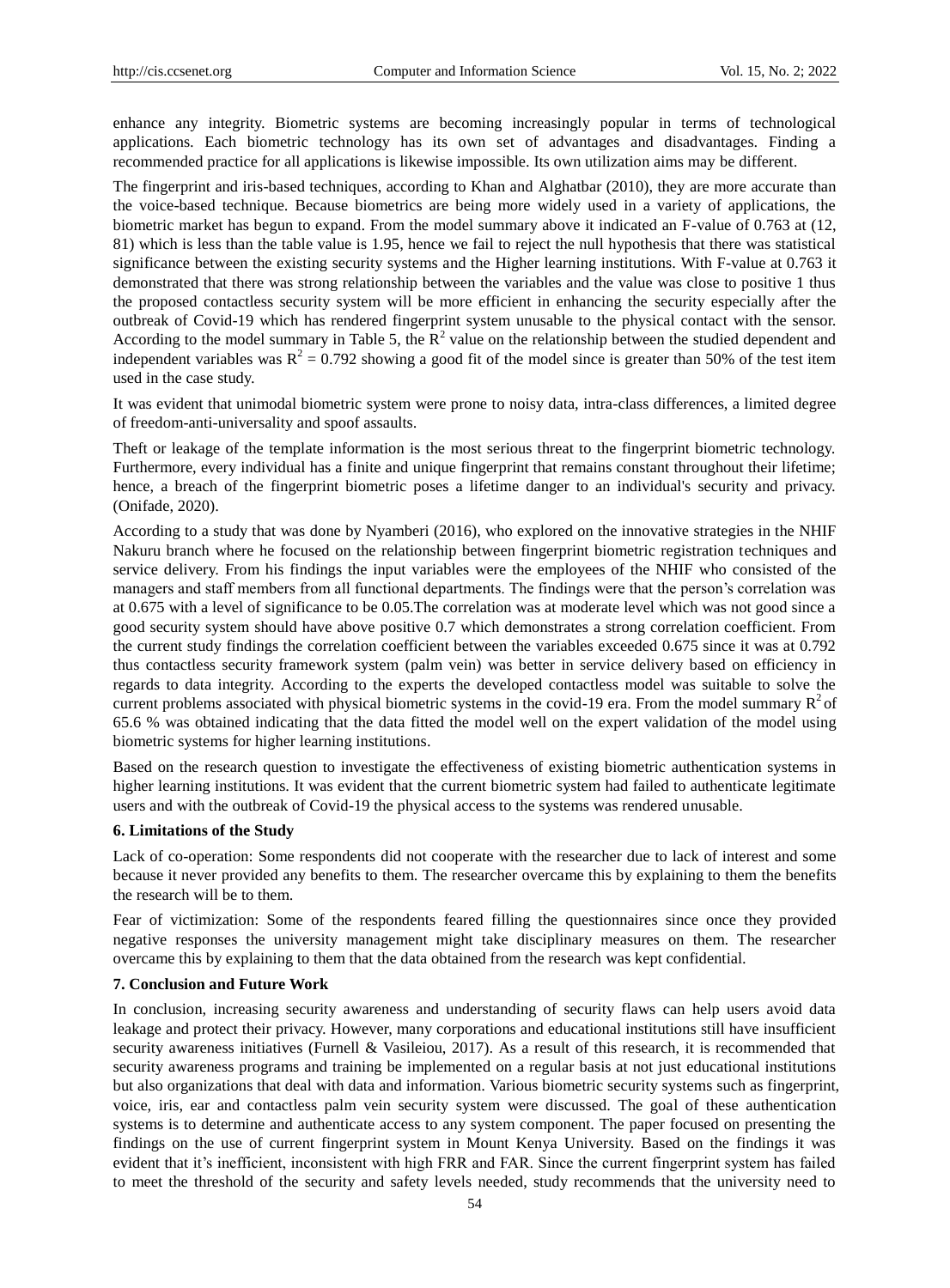invest on the new contactless security system (palm vein technology) that is more secure and does not involve any physical contact with the sensor. The University can also consider using contactless biometric systems or multimodal security systems which will be more robust in enhancing the security and solve the problems of unimodal system such as noisy data, intra-class differences, a limited degree of freedom-anti-universality, and spoof assaults. It was evident that the current fingerprint system was no longer usable after COVID-19 outbreak due to the physical contact with the device. To overcome the safety threats associated physical contact, therefore the university should implement a contactless security system. Additionally, to overcome the weaknesses of unimodal systems the university should adopt a multimodal system that will help overcome the existing challenges. There are still gaps for future researchers where they need to focus on the various decision algorithms that are best efficient in verify users before they are authenticated in the system.

# **ACRONMYMS AND ABBREVIATIONS**

| <b>ANOVA:</b>   | Analysis of Variance                                       |
|-----------------|------------------------------------------------------------|
| <b>FAR:</b>     | False Acceptance Rate                                      |
| <b>FRR:</b>     | <b>False Rejection Rate</b>                                |
| $\mathbf{ID}$ : | <b>Identification Card</b>                                 |
| MIS:            | <b>Management information Systems</b>                      |
| <b>NACOSTI:</b> | National Commission of Science, Technology, and Innovation |
| NHIF:           | National Health Insurance Fund                             |
| QR:             | <b>Quick Response</b>                                      |
| <b>RFID:</b>    | Radio Frequency Identification                             |

### **References**

- Abozaid, A., Haggag, A., Kasban, H., & Eltokhy, M. (2019). Multimodal biometric scheme for human authentication technique based on voice and face recognition fusion. *Multimedia Tools and Applications, 78*(12), 16345-16361. https://doi.org/10.1007/s11042-018-7012-3
- Ahmad, S. M. S., Ali, B. M., & Adnan, W. A. W. (2012). Technical issues and challenges of biometric applications as access control tools of information security. *International journal of innovative computing, information and control, 8*(11), 7983-7999.
- Ali, M. M., Mahale, V. H., Yannawar, P., & Gaikwad, A. T. (2016). *Overview of fingerprint recognition system.*  In 2016 International Conference on Electrical, Electronics and Optimization Techniques (ICEEOT) (pp. 1334-1338). https://doi.org/10.1109/ICEEOT.2016.7754900
- Dua, M., Gupta, R., Khari, M., & Crespo, R. G. (2019). Biometric iris recognition using radial basis function neural network. *Soft Computing, 23*(22), 11801-11815. https://doi.org/10.1007/s00500-018-03731-4
- Dwivedi, R., & Dey, S. (2018). *A novel hybrid score level and decision level fusion scheme for cancelable multi-biometric verification.* https://doi.org/10.1007/s10489-018-1311-2
- Earnest, S., Nyaberi, D., & Kwasira, J. (2016). *Assessment of Innovative Strategies on Service Delivery at the National Hospital Insurance Fund Nakuru, Kenya.*
- Engelsma, J. J., Arora, S. S., Jain, A. K., & Paulter, N. G. (2018). Universal 3D wearable fingerprint targets: advancing fingerprint reader evaluations. *IEEE Transactions on Information Forensics and Security.*  https://doi.org/10.1109/TIFS.2018.2797000
- Fetters, M., & Freshwater, D. (2015). The integration challenge. *Journal of Mixed Methods Research, 9,* 115-117. https://doi.org/10.1177/1558689815581222
- Furnell, S., & I. Vasileiou, (2017). *Security education and awareness.* https://doi.org/10.1016/S1353-4858(17)30122-8
- Gregory, P., & Simon, M. A. (2008). *Biometrics for Dummies.* Wiley Publishing, Inc., Indianapolis, 271-277.
- Harinda, E., & Ntagwirumugara, E. (2015). Security & privacy implications in the placement of biometric-based ID card for Rwanda Universities. *Journal of Information Security*, *6*(02), 93. https://doi.org/10.4236/jis.2015.62010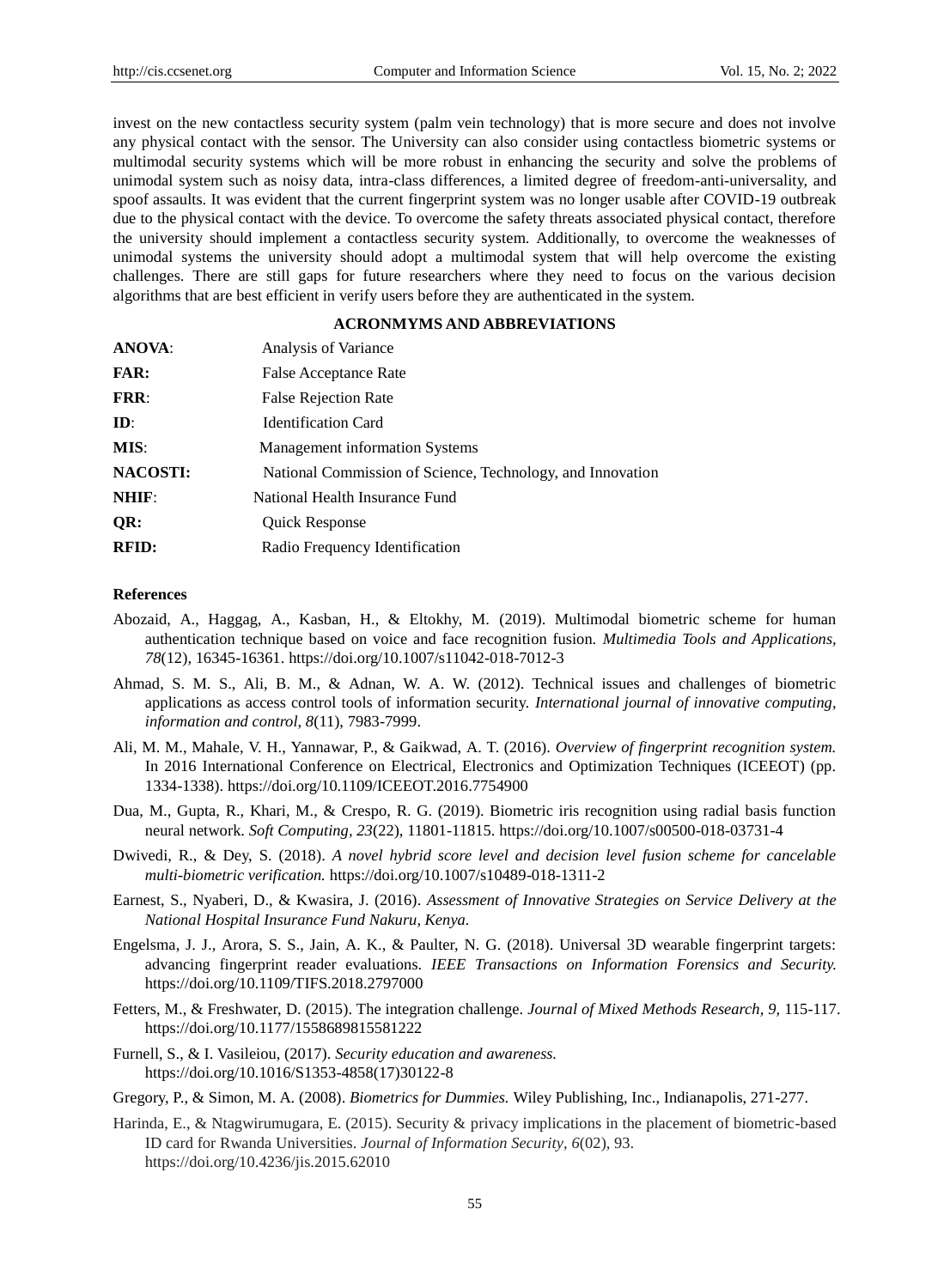- Jack, B., & Clarke, A. M. (1998). The purpose and use of questionnaires in research. *Professional Nurse*, *14*(3), 176-179. https://doi.org/10.1177/174498719800300304
- Jain, A. K., & Uludag, (2004). Attacks on biometric systems: a case study in fingerprints. In *Security, steganography, and watermarking of multimedia contents, VI*(5306), 622-633. SPIE.
- Kakkad, V., Patel, M., & Shah, M. (2019). Biometric authentication and image encryption for image security in cloud framework. *Multiscale and Multidisciplinary Modeling, Experiments and Design, 2*(4), 233-248. https://doi.org/10.1007/s41939-019-00049-y
- Khan, B., Khan, M. K., & Alghatbar, K. S. (2010). Biometrics and identity management for homeland security applications in Saudi Arabia. *African Journal of Business Management, 4*(15), 3296-3306.
- Makhija, S., Khatwani, A., & Roja, M. M. (2017). Performance analysis of latent fingerprint enhancement techniques. *In international conference on innovative mechanisms for industry applications.* (pp. 96-100). https://doi.org/10.1109/ICIMIA.2017.7975580
- Martin, Z. (2007). *A New Application for Biometrics.* Health Data Management Magazine.
- Mugenda, O. M., & Mugenda, A. G. (2003). *Research Methods: Quantitative and Qualitative Approaches.* Acts Press: Nairobi.
- Mwema, M. K., & Stephen, K. (2015). A Simple Review of Biometric Template Protection Schemes Used in Preventing Adversary Attacks on Biometric Fingerprint Templates. proc. *IJCTT, 20*(1), Feb. https://doi.org/10.14445/22312803/IJCTT-V20P103
- Nakamura, T., Goverdovsky, V., & Mandic, D. P. (2017). In-ear EEG biometrics for feasible and readily collectable real-world person authentication. *IEEE Transactions on Information Forensics and Security, 13*(3), 648-661. https://doi.org/10.1109/TIFS.2017.2763124
- Newing, H. (2011). *Conducting research in conservation: a social science perspective.* Routledge, England. https://doi.org/10.4324/9780203846452
- Onifade, O. F., Olayemi, K. B., & Isinkaye, F. O. (2020). *A Fingerprint Template Protection Scheme Using Arnold Transform and Bio-hashing.*
- Parkavi, R., Babu, K. C., & Kumar, J. A. (2017). *Multimodal biometrics for user authentication.* In 11th international conference on intelligent systems and control. (pp. 501-5). https://doi.org/10.1109/ISCO.2017.7856044
- Patrick, A. S. (2008). Fingerprint concerns: Performance, usability, and acceptance of fingerprint biometric systems. *National Research Council of Canada*.
- Polit, D., & Hungler, B. (1999). Nursing Research: Principle and Method (6th ed.). Philadelphia: Lippincott Company, 416-417.
- Ratha, N. K., Chikkerur, S., Connell, J. H., & Bolle, R. M. (2007).Generating cancelable fingerprint templates. *IEEE Trans. Pattern Anal. Mach. Intell.* https://doi.org/10.1109/TPAMI.2007.1004
- Sandhya, M., & Prasad, M.V. (2017). *Securing fingerprint templates using fused structures.*  https://doi.org/10.1049/iet-bmt.2016.0008
- Saunders, M., Lewis, P., & Thornhill, A. (2016). *Research Methods for Business Students.*
- Shaheed, K., Liu, H., Yang, G., Qureshi, I., Gou, J., &Yin, Y. (2018). A systematic review of finger vein recognition techniques. *Information, 9*(9), 213. https://doi.org/10.3390/info9090213
- Solayappan, N., & Latifi, S. (2006). *A survey of unimodal biometric methods.* In Proceedings of the 2006 International Conference on Security and Management (pp. 57-63).
- Tekade, P., & Shende P. (2017). *Enhancement of security through fused multimodal biometric system.* In international conference on computing, communication, control and automation. https://doi.org/10.1109/ICCUBEA.2017.8463928
- Thakur, K., & Vyas, P. (2019). Social Impact of Biometric Technology: Myth and Implications of Biometrics: Issues and Challenges. In Advances in Biometrics (pp. 129-155). https://doi.org/10.1007/978-3-030-30436-2\_7
- Valdes-Ramirez, D., & Medina-Pérez, M. A. et al. (2019). *A review of fingerprint feature representations and their applications for latent fingerprint identification: trends and evaluation.* IEEE Access.